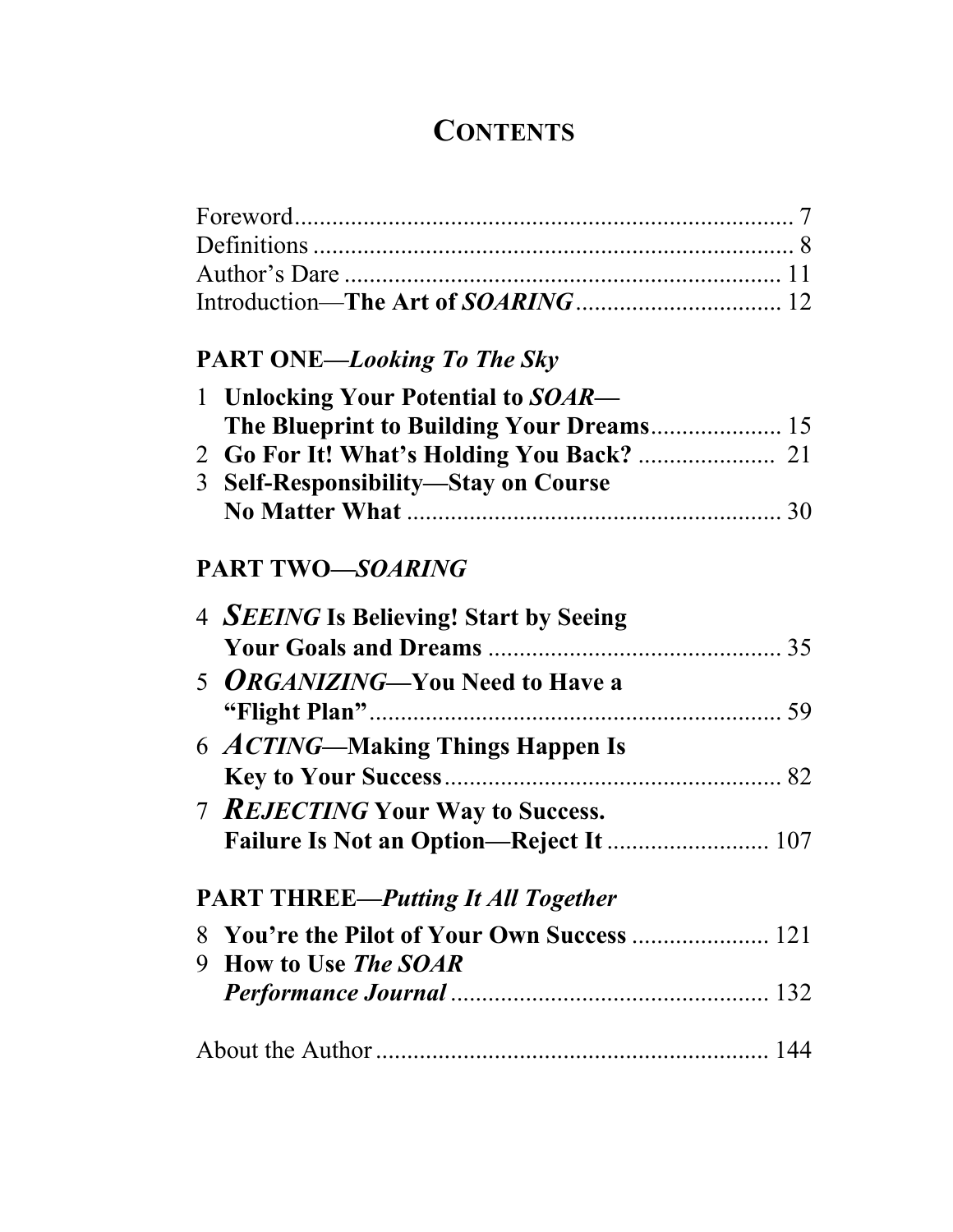# *Introduction*

# **The Art of** *SOARING* **. . .**

*"You can never consent to creep when you feel the impulse to soar."* Helen Keller

#### **You Have the Freedom to** *SOAR*

Soaring in life is easier than most people will lead you to believe. In fact, the word itself gives you all the clues you need.

The letters that make up the acronym *SOAR* represent principles that, when applied to your life, empower you with the ability to fly your own course. Follow the principles rooted in these four letters. Uncover the potential that might otherwise have remained shrouded beneath veils of self-doubt and regret. Start working toward living the life you've always dreamed about.

#### **The S Stands for** *SEEING***—**

*SEEING* yourself succeeding and accomplishing great goals and dreams. *SEEING* is picturing the future...your future!

#### **The O Stands for** *ORGANIZING***—**

*ORGANIZING* your goals and dreams and developing a specific plan of action so you can achieve them. *ORGANIZING* is understanding and thinking about the steps that will allow you to be successful in your mission.

#### **The A Stands for** *ACTING***—**

*ACTING* on your plans and goals—being a *DO IT NOW* person! *ACTING* is motivating yourself and doing whatever it takes to make it happen.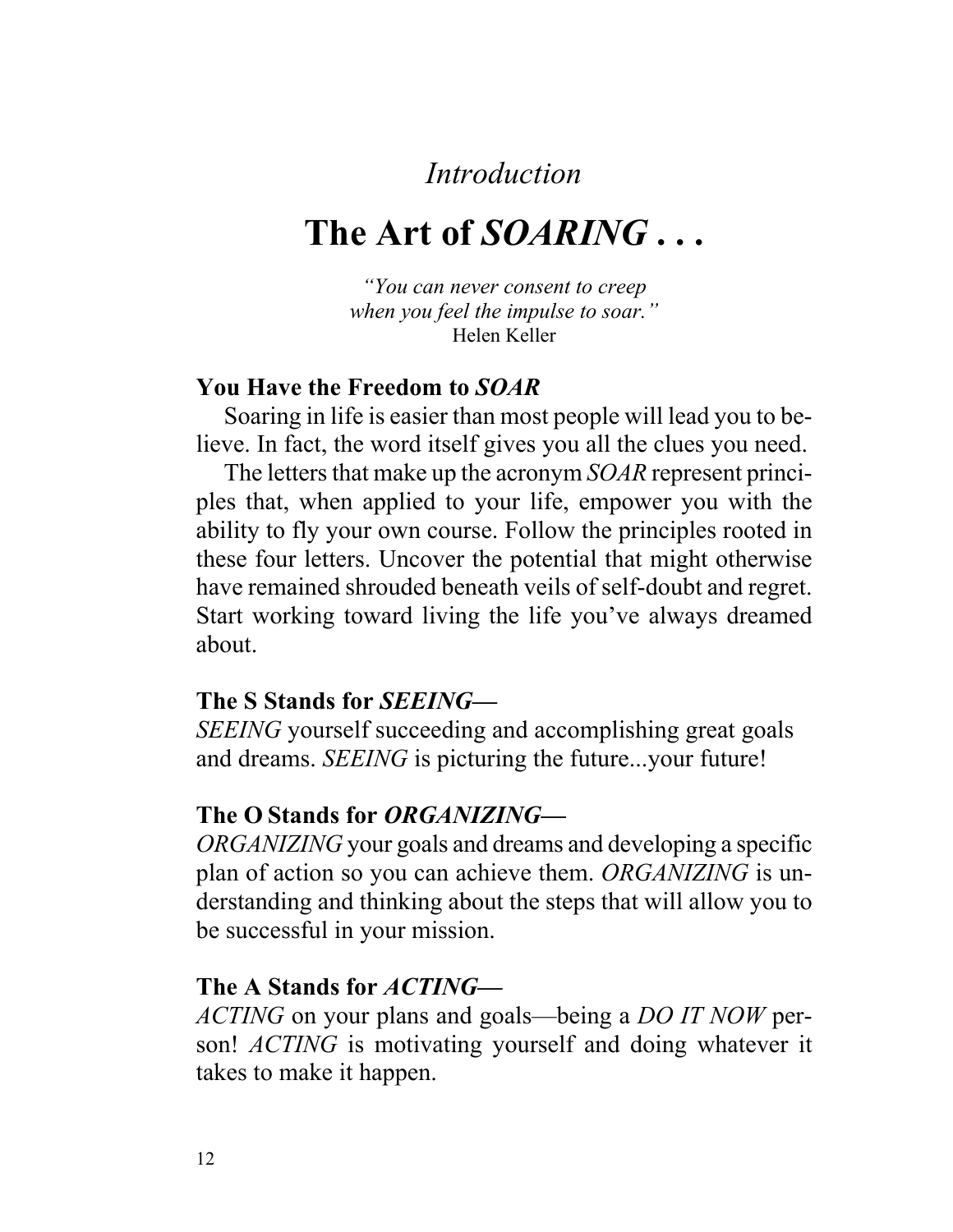*"What you end up becoming you become by effort."* 

### **The R Stands for** *REJECTING***—**

*REJECTING* failures and defeatist attitudes that can cause you to quit before you achieve your goal. *REJECTING* is having the determination and perseverance to overcome the obstacles that temporarily impede your success.

### *SEEING***—***ORGANIZING***—***ACTING***—***REJECTING*

This book introduces you to these four cornerstones of success and explains how you can master each one in pursuit of your dream. By incorporating each principle into your life you develop mastery over it! It's that simple...

## *Now SOAR to the top, onward and upward!*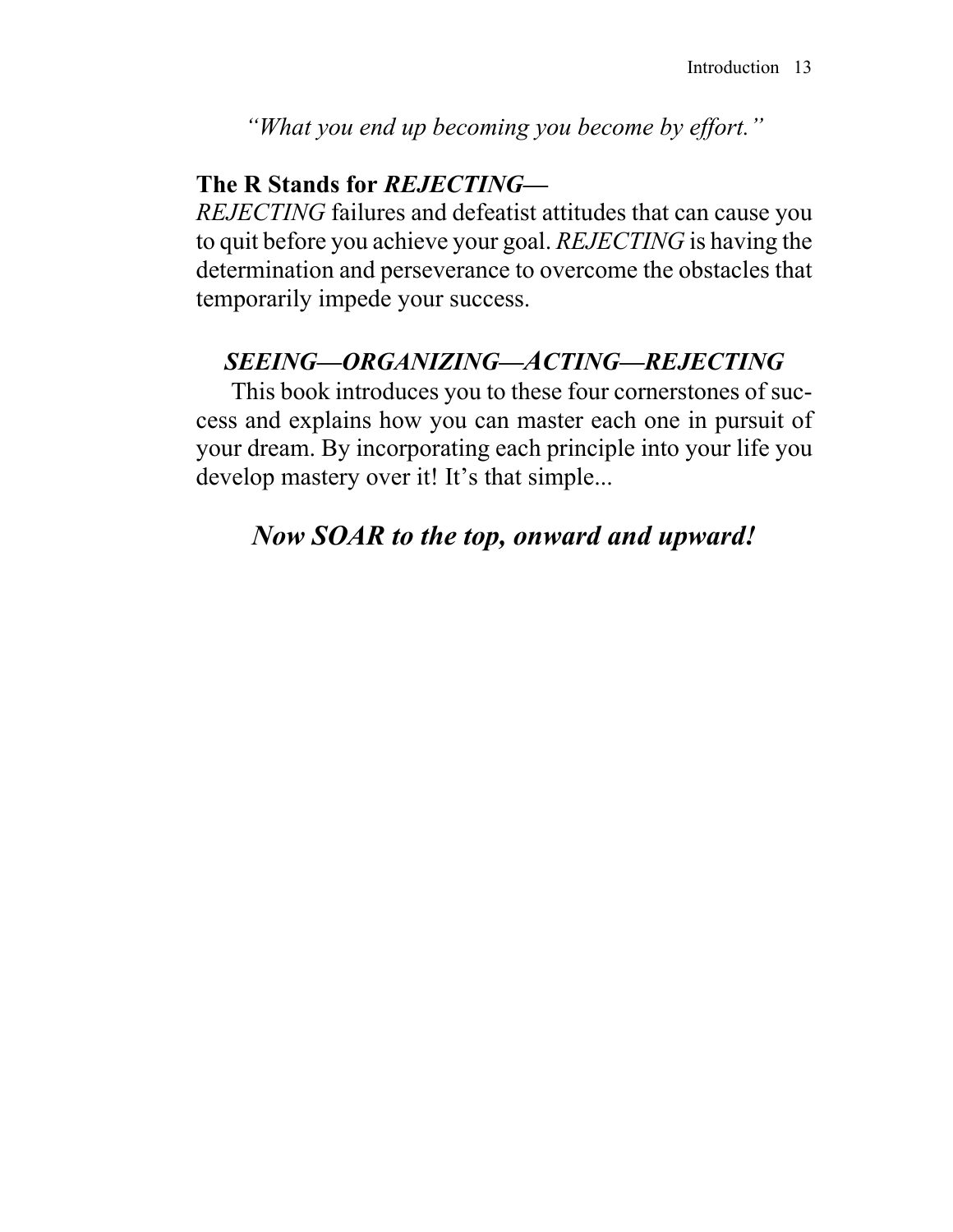# *Chapter 1*

# **UNLOCKING YOUR POTENTIAL TO** *SOAR***— THE BLUEPRINT TO BUILDING YOUR DREAMS**

 *"Nothing happens unless first a dream."*  Carl Sandburg

#### **Make a Decision—***Then Take Action*

 Reading this book clearly shows you have a desire to make the most of your life. This bold decision separates you from those who only wish they had a better life, but never take action to make it happen. No matter where you are on your journey, take satisfaction knowing you are *now taking action.* 

The *SOAR* approach to success is simple. Successful living isn't rocket science—it's done by ordinary people who dedicate themselves to getting extraordinary results. But, how can you do it too? Believe in yourself and your dreams, and live with passion. Follow the simple success principles represented by *SOAR*, and make your dreams come true.

 Succeed and fulfill your dreams by following the four principles highlighted by the simple acronym *SOAR*. How successful can you be? As much as you want and believe you can be! For example, if you want to build a big business or a great career, you can do it. You make the decision—*you build the dream!* When you reach one dream, build a bigger one. The *SOAR* approach is simply a set of blueprints to move on.

 Throughout this book, you'll be given questions to ask yourself to help you widen your horizons so you can think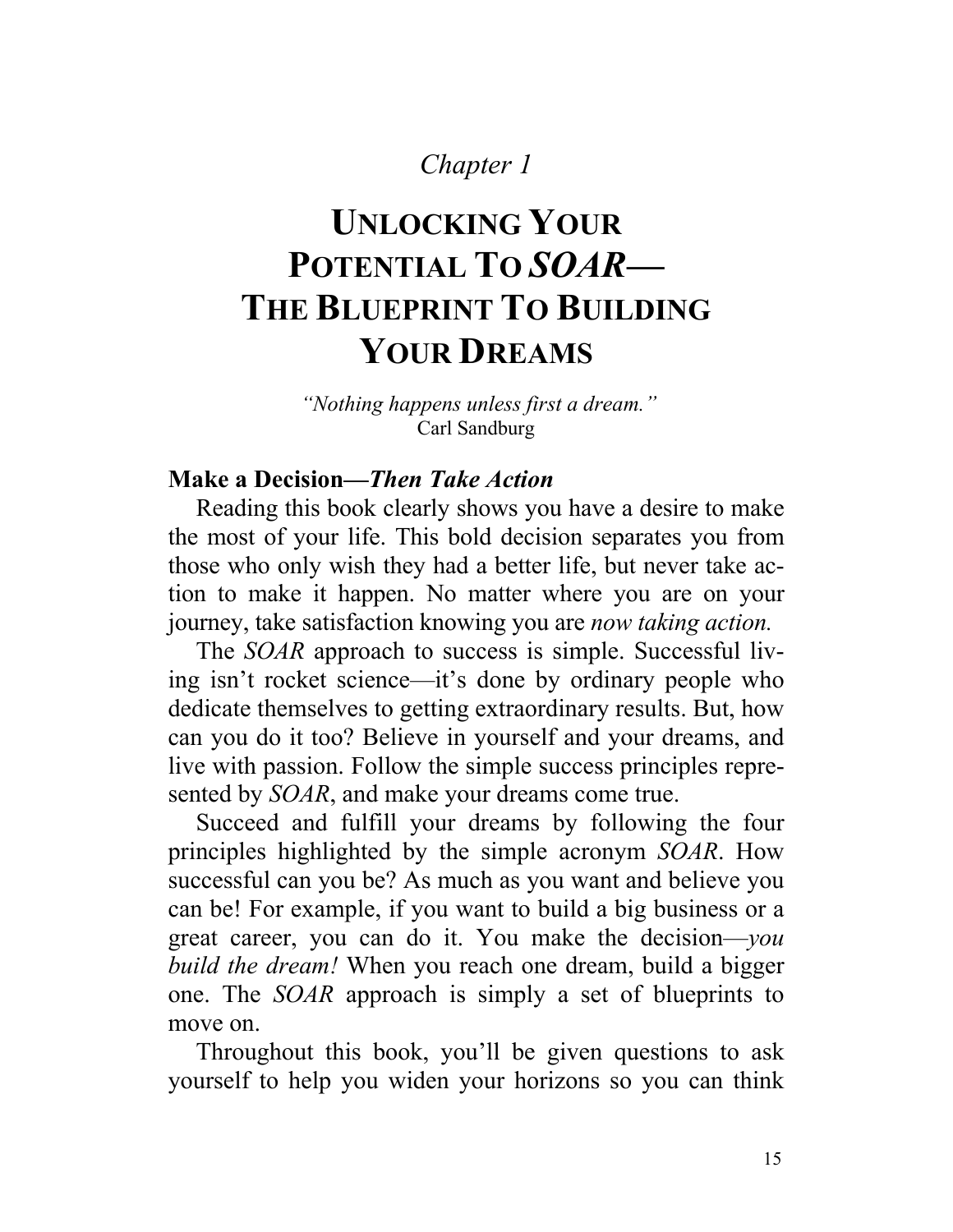bigger and get in touch with your true potential. Rather than just reading over these questions, stop and give them some thought. Your answers will give you the clues you need to benefit from the possibilities that lie ahead for you. Feel free to continue your answers on an additional sheet of paper if you need more space. Now, let's start *SOARING.* 

## *What Do You Want to Accomplish in Life? What's Your Dream?*

 Take some time, right now, to think about your answer and then write those ideas down. This exercise, like all the others in this book, is intended to help you accomplish your goals and dreams. Sometimes it can be challenging to answer such questions, but amazing things can happen when brain, pen, and paper work together! Just ask yourself, "What do I really, really, really want?"

 Congratulations! Pat yourself on the back! By listing and committing to the ideas you put on paper, you have taken *the* key step in uncovering the power that can bring them to fruition. If you nonchalantly dismiss this exercise, strap that helmet back on and get back in the ball game. To succeed in life, you must first know what you want out of it! When you write a goal down, you're four times more likely to achieve it.

 Look again at your answers. When you push yourself, you can accomplish them...and much more! Why? Countless studies have shown that we utilize only ten percent, or less, of our brains!

 Considering man's great accomplishments, imagine what could be done if we would use even a small portion of the other 90 percent of our true potential! Even if we used only one percent more of our brain's capacity, that would still be a ten percent increase. That would be enough to put us way be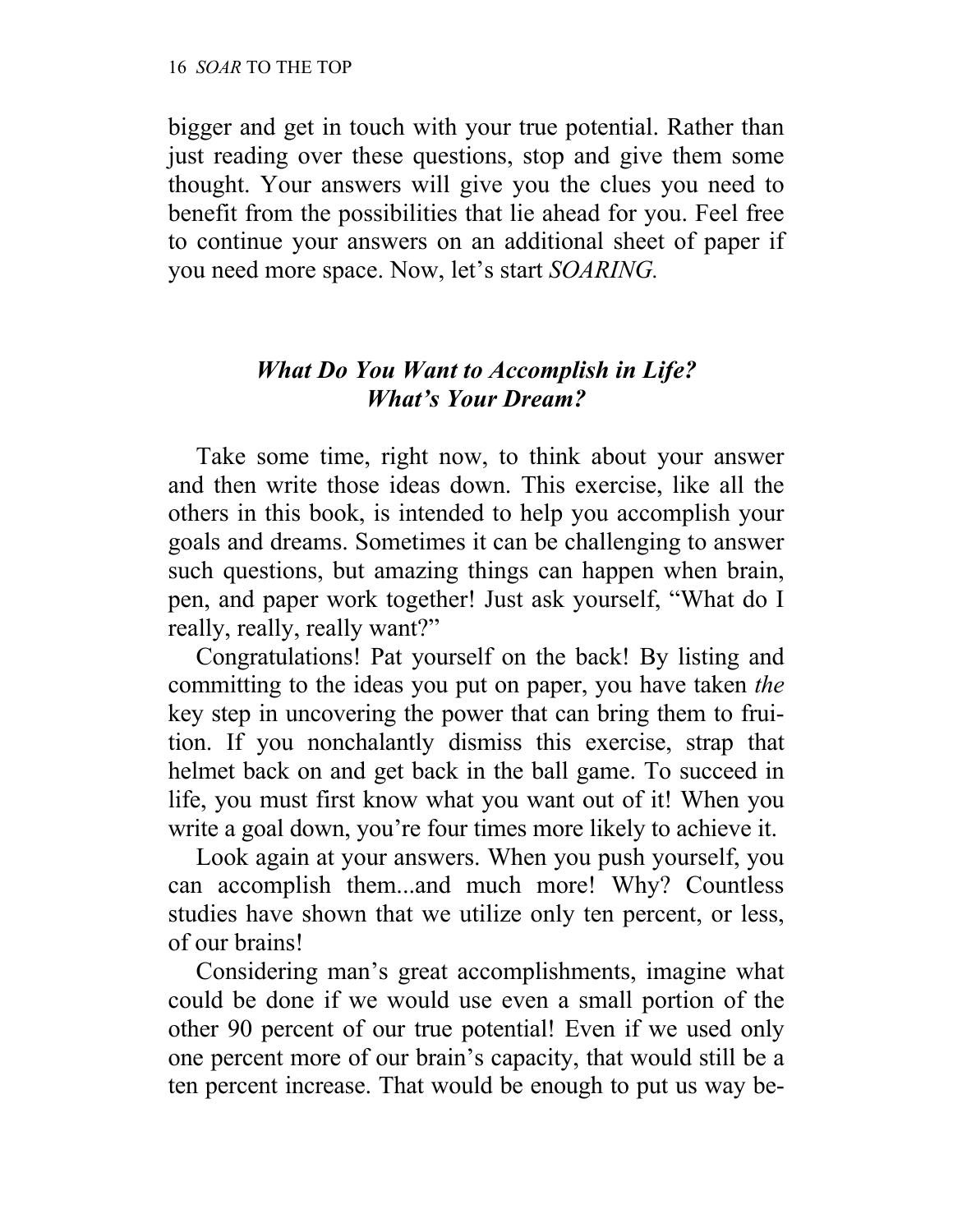yond what we ever thought possible! The truth is, our mental potential is literally unimaginable and way under used.



## *What Would You Do if You Had the Time and Money to Do Anything You Wanted to Do?*

 You may have asked yourself a similar question when you were a child. But have you asked it recently? If you're like most people, probably not. Maybe you weren't willing to invest the time. You may think there are more immediate and pressing things to think about. But take a moment, right now, to *seriously* consider this question, and write down the answer. What would you do if you could do anything? Absolutely *anything?* For example, you might say, "I would travel with my family and see the world." Or, "I would take my son or daughter to school every day." Perhaps you would say, "I would golf, sail, or play tennis a lot."

 As a child, your entire life was in front of you. You probably had no major responsibilities, and believed you could be anything you wanted to be when you grew up. You may have wanted to be a doctor, an engineer, a fireman, a nurse, a pilot, a sea captain, or any number of things. You were a "child of unlimited potential."

 Now, however, it's likely your view of the possibilities for your life has changed. You probably picked a direction for yourself and started down your chosen path. Inevitably, your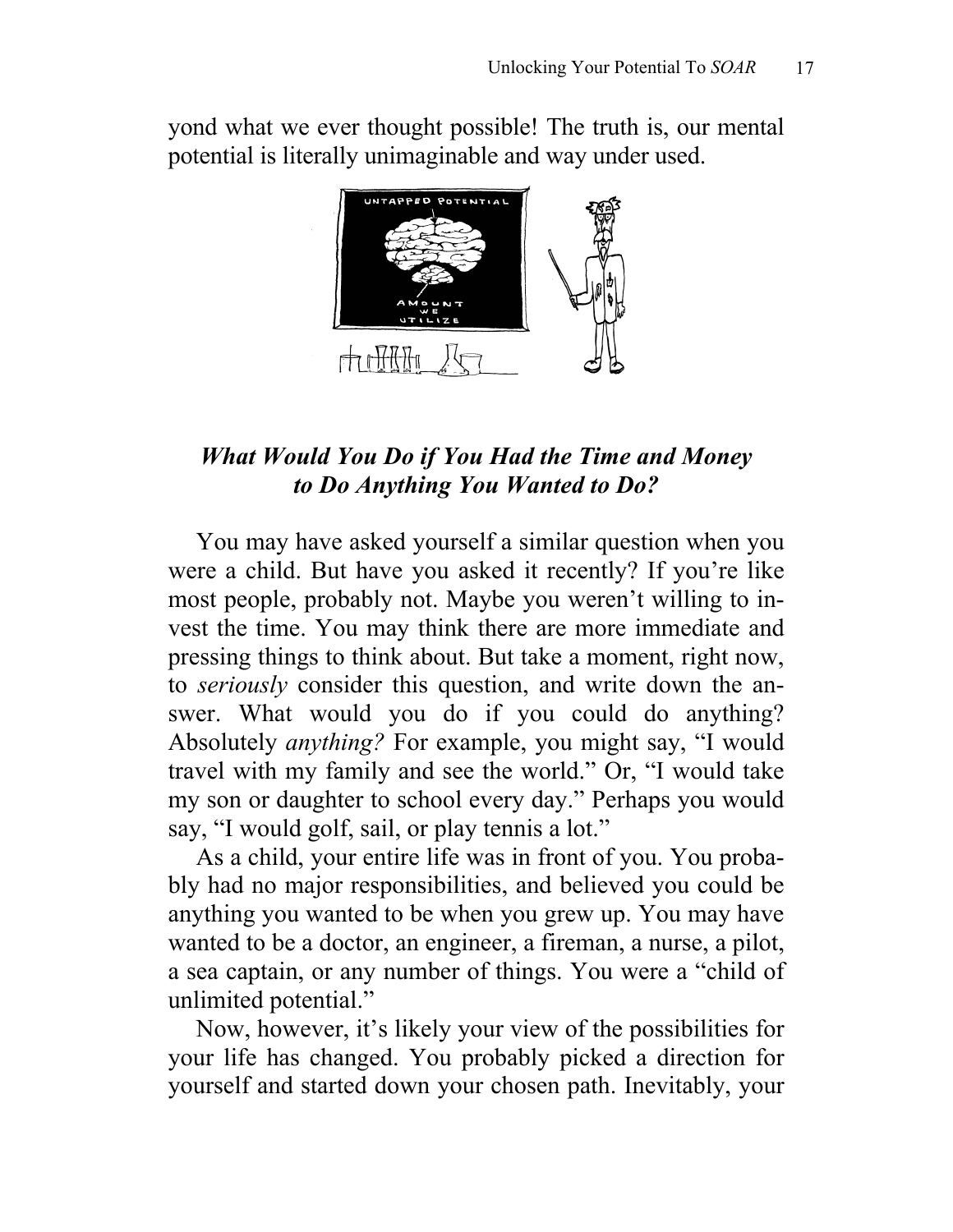focus became narrowed as you developed the specialized skills you needed for the occupation you chose. You may have become set in your ways, and perhaps you've stopped asking yourself questions like, "What do I *really* want to do with my life?" Now, your questions are more likely along the lines of, "What do I *have* to do today?"

 Dreaming is usually easy when you're a child—your life, in most cases, is relatively simple and uncomplicated. Most of the routine details of everyday living are handled for you, giving you much more free time to play, pretend, explore, and dream. But now you're a busy "big" person with all sorts of challenges and responsibilities. Playtime has been reduced to a minimum. The pressures of living have replaced the pleasure of pretending. You're a grownup now, and not much seems to be the fun it was before.

But does it really have to be that way?

## **Child's Play**

 Let's go ahead and take some time to let go of the "restraints" of adulthood and play a "child's" game. Let's take a moment to pretend. It may be one of the most significant things you do in your adult life, as you begin to *SOAR* in the direction of your dreams. Here we go...

 Seemingly, by accident, you've rediscovered the brass key for that dusty old treasure chest in your attic. You locked it up years ago and, over time, you'd forgotten all about it. The sparks igniting your memory tell you that this is no ordinary key—it's the key that will unlock your imagination and your dreams. It's the key to your personal "Hope Chest"! With exciting memories from the past racing through your mind, you bound up the stairs. You start remembering all the great stuff you used to store in that chest as a child.

 Excited, you quickly unlock the chest and fling it wide open. You discover, to your amazement, all that remains is a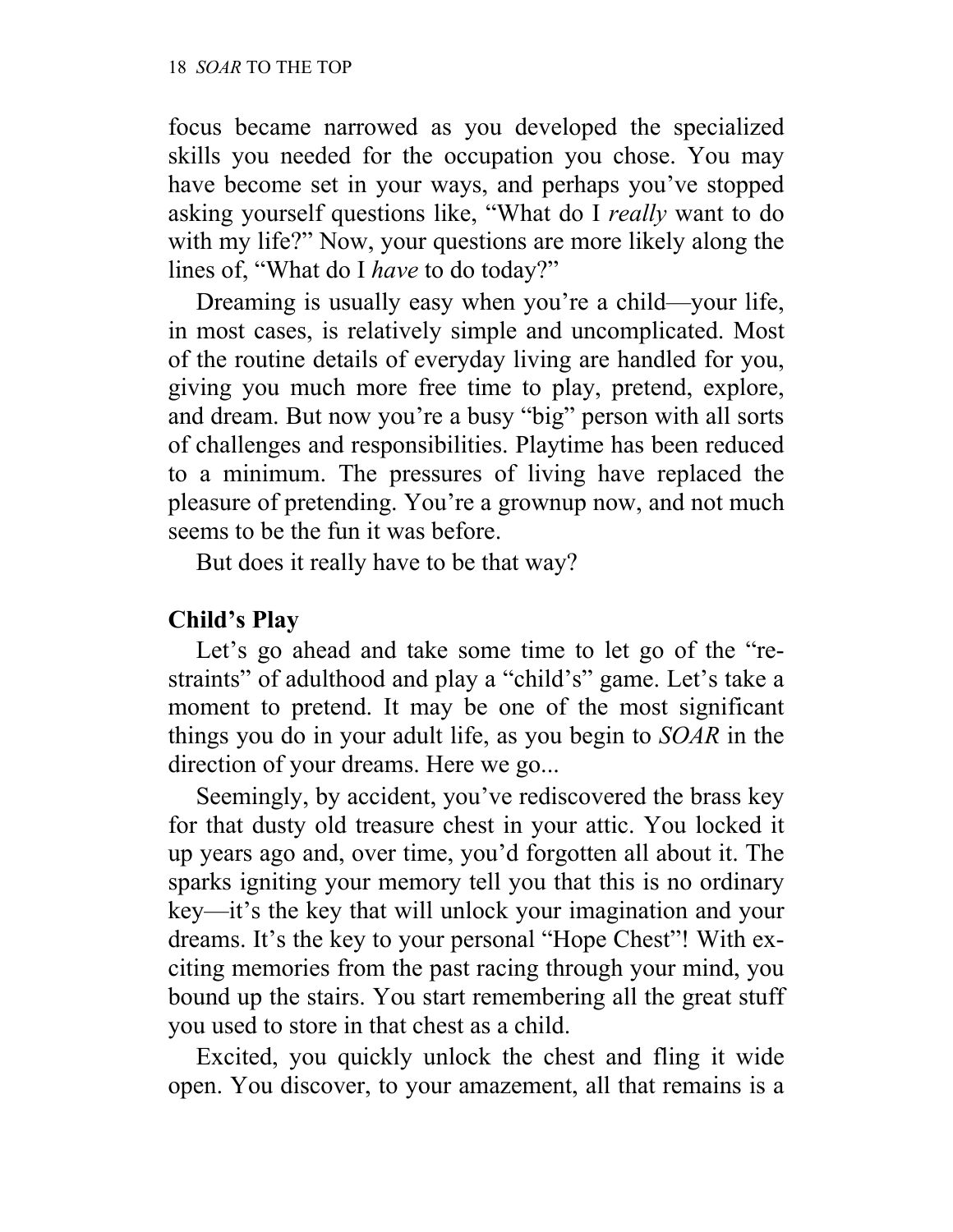dusty document lying beside a tarnished lamp—the proverbial lamp with the genie inside.

 Your recollection of what had been in the chest is gone. You dust off the document and read that the genie within the lamp is prepared to grant you your greatest wish. By freeing the genie, your deepest desires and dreams will be fulfilled. The document goes on to explain that, to release the genie, you must polish the lamp to its orignial luster.

 Judging by the looks of the lamp, you realize it will take a great effort to wipe away the years of tarnish that have held the genie hostage. But once it's done, your life will be changed forever. Anything you wish for will be yours for the asking.

 If asked, most of us wouldn't admit to closing the door on this kind of opportunity. But many do! *Somewhere, deep inside each of us, a genie, known as our Potential, lies in wait.* Unfortunately, most of us are too preoccupied with surviving day by day to invest the time and effort required to release our genie to the world. As a result, most of us never realize even a fraction of our true potential.

 Why is it that most people choose to keep this unlimited potential bottled up inside themselves? Are you one of those people? If so, what do you need to do to set it free and allow yourself the chance to create the life you desire and deserve?

 The answer to this great "mystery" is surprisingly simple. And you already hold the key! The key is commitment—sustained commitment. The choices you make every day, and the time you take acting on them, reveal what you're committed to.

#### *What Are You Committed to?*

 The choices you make determine the quality of your life. You choose what you do for a living, where you live, who your friends are, and how you spend your leisure time. Every